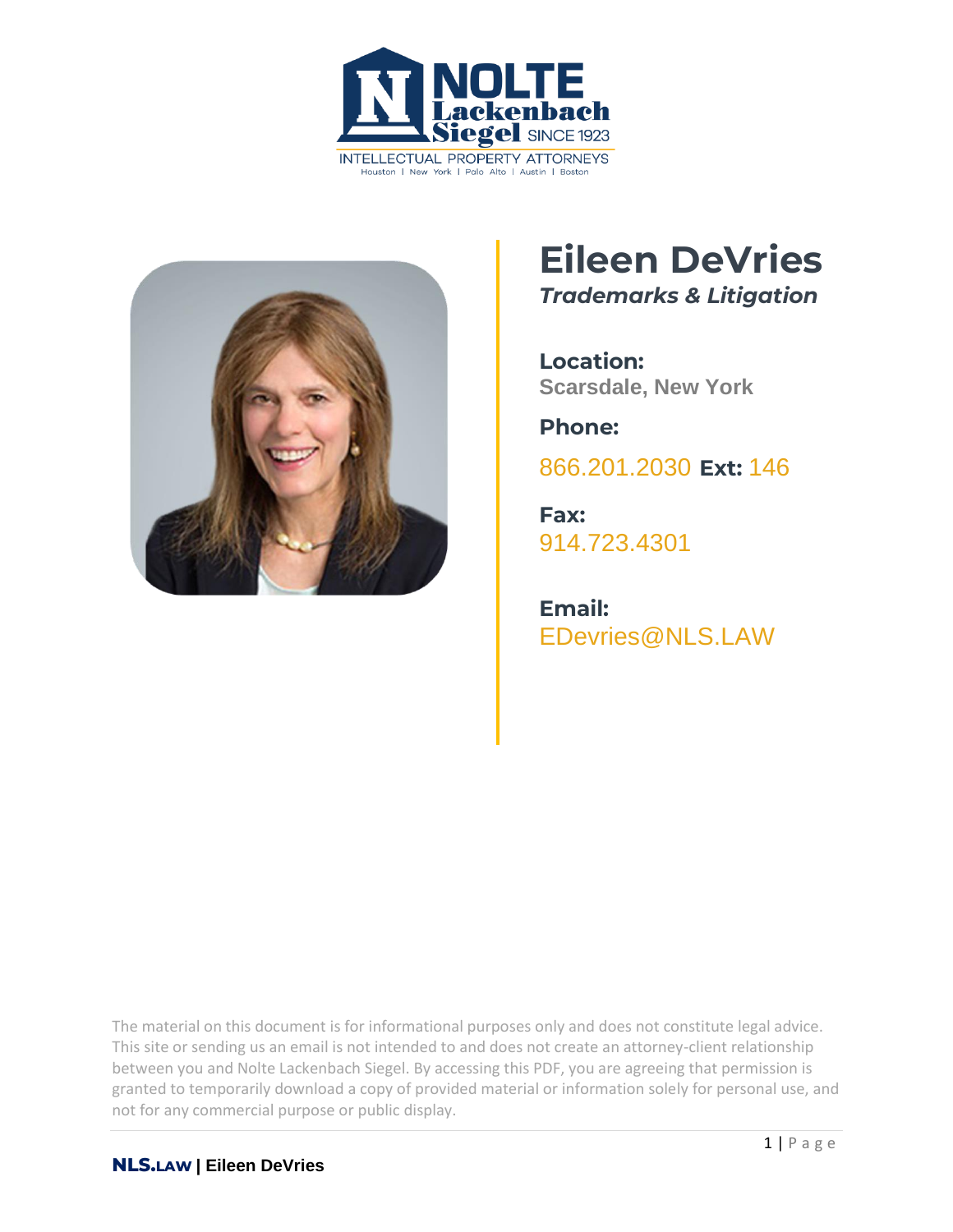

In the Trademark Search Department, Ms. DeVries is responsible for conducting searches in a wide variety of industries, from highly technical businesses such as automobile, electronics and pharmaceutical manufacturers, to food supply and beverage companies, as well as fashion and cosmetics companies. Her background in litigation allows her to identify issues in trademark clearance that help clients select and adopt trademarks and service marks, including slogans and design marks, to avoid potential conflicts and also to promote their marks effectively.

In the Litigation Department, Ms. DeVries works with the litigation team on trademark, trade secret, patent, copyright, unfair competition and trade dress matters, in federal district courts and before the United States Trademark Trial and Appeal Board. Ms. DeVries is admitted to the bar of the State of New York and to the Federal District Court in the Southern, Eastern and Western Districts of New York.

Ms. DeVries has provided creative and aggressive representation to achieve favorable results for clients facing difficult outcomes. She has a particular interest in media law and publication issues.

Ms. DeVries is a co-author of "Protecting Designs by Trademarks, Copyrights, and Design Patents," in the treatise, Intellectual Property Counseling and Litigation. Prior to being a part of the Nolte Lackenbach Siegel team, she practiced with the firm of Nixon, Hargrave, Devans and Doyle, now Nixon Peabody, as well as with St. Onge, Steward, Johnston and Reens.

A graduate of Wellesley College, Ms. DeVries holds a J.D. from Cornell Law School and an M.A. in Mass Communication from the University of Minnesota. During law school, she was a law clerk for the late Chief Judge Howard G. Munson of the U.S. District Court for the Northern District of New York. She serves on the Board of the New England Association for Conflict Resolution. She is a member of the American Bar Association and the New York State Bar Association and their Intellectual Property and Litigation Sections, as well as the Junior League of Greater New Haven and the Federalist Society, Connecticut Lawyers Chapter.